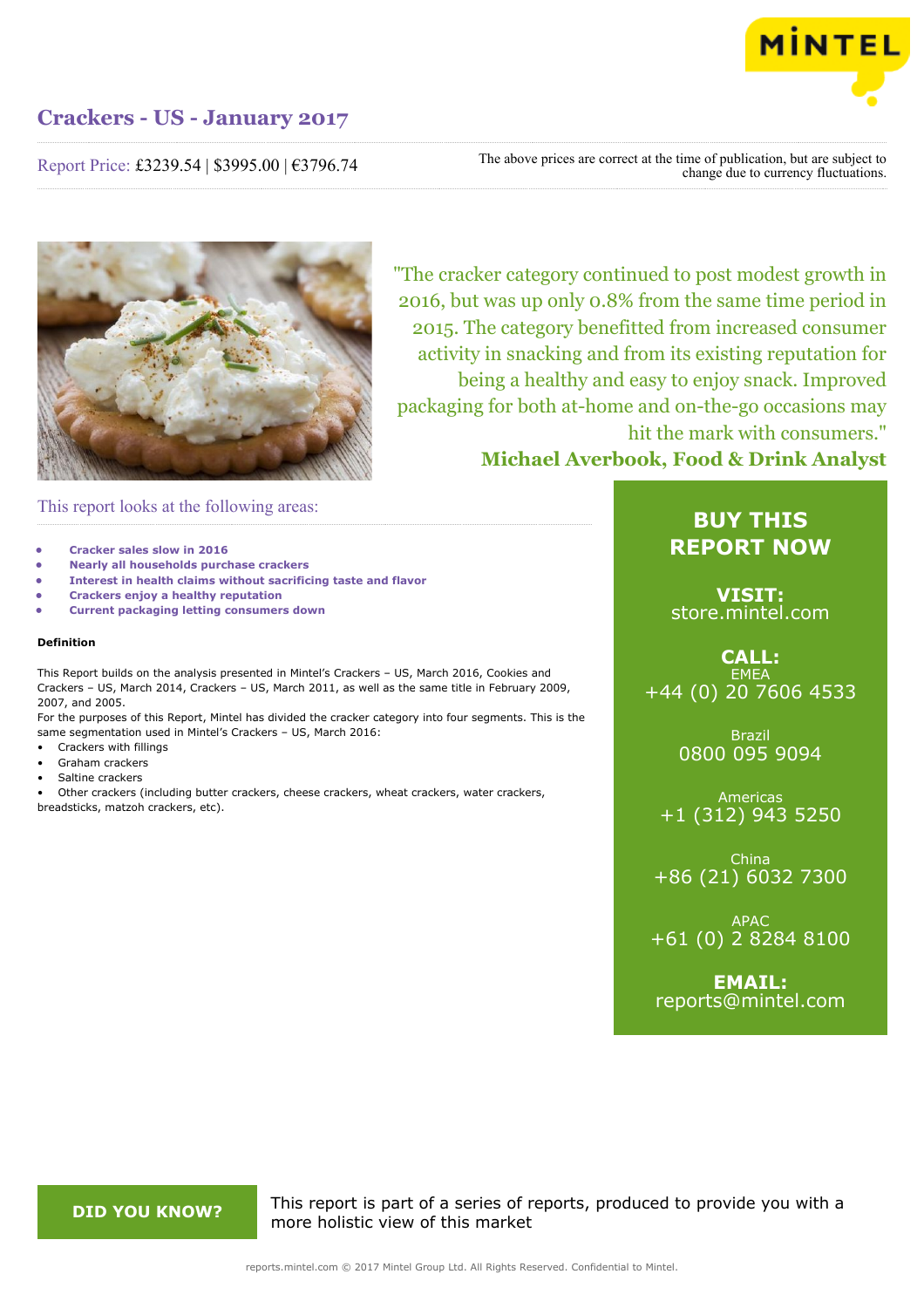

Report Price: £3239.54 | \$3995.00 | €3796.74

The above prices are correct at the time of publication, but are subject to change due to currency fluctuations.

### **Table of Contents**

#### **Overview**

What you need to know

Definition

#### **Executive Summary**

#### The issues

#### Cracker sales slow in 2016

Figure 1: Total US sales and fan chart forecast of crackers, at current prices, 2011-21

#### Nearly all households purchase crackers

Figure 2: Cracker purchase, any purchase, November 2016

#### Interest in health claims without sacrificing taste and flavor

Figure 3: Cracker attributes, November 2016

#### Crackers enjoy a healthy reputation

Figure 4: Cracker attitudes, health, any agree, November 2016

#### Current packaging letting consumers down

Figure 5: Cracker attitudes, packaging, any agree, November 2016

#### The opportunities

#### Simple and recognizable ingredients

Figure 6: Cracker attitudes, ingredients, any agree, November 2016

#### Room for flavor, function innovation

Figure 7: Cracker innovation, flavors and functions, November 2016

#### Improved packaging that delivers freshness and on-the-go features

Figure 8: Cracker innovation, packaging, November 2016

#### Highlight recipe and meal uses with crackers

Figure 9: Cracker usage, meal and recipe, November 2016

#### What it means

#### **The Market – What You Need to Know**

#### Cracker category posts modest growth in 2016, up only 0.8%

Other crackers segment dominates the category

Popularity in snacking creates more opportunity, yet more competition

#### **Market Size and Forecast**

#### Cracker sales grow 13% from 2011-16

Figure 10: Total US sales and fan chart forecast of crackers, at current prices, 2011-21

Figure 11: Total US sales and forecast of crackers, at current prices, 2011-21

#### **Market Breakdown**

## Other crackers dominate category sales

Figure 12: Total us retail sales of crackers, by segment share, 2016

# BUY THIS REPORT NOW

**VISIT:** [store.mintel.com](http://reports.mintel.com//display/store/793101/) **CALL:** EMEA +44 (0) 20 7606 4533 Brazil 0800 095 9094 Americas +1 (312) 943 5250 | China +86 (21) 6032 7300 APAC +61 (0) 2 8284 8100 **EMAIL:** [reports@mintel.com](mailto:reports@mintel.com)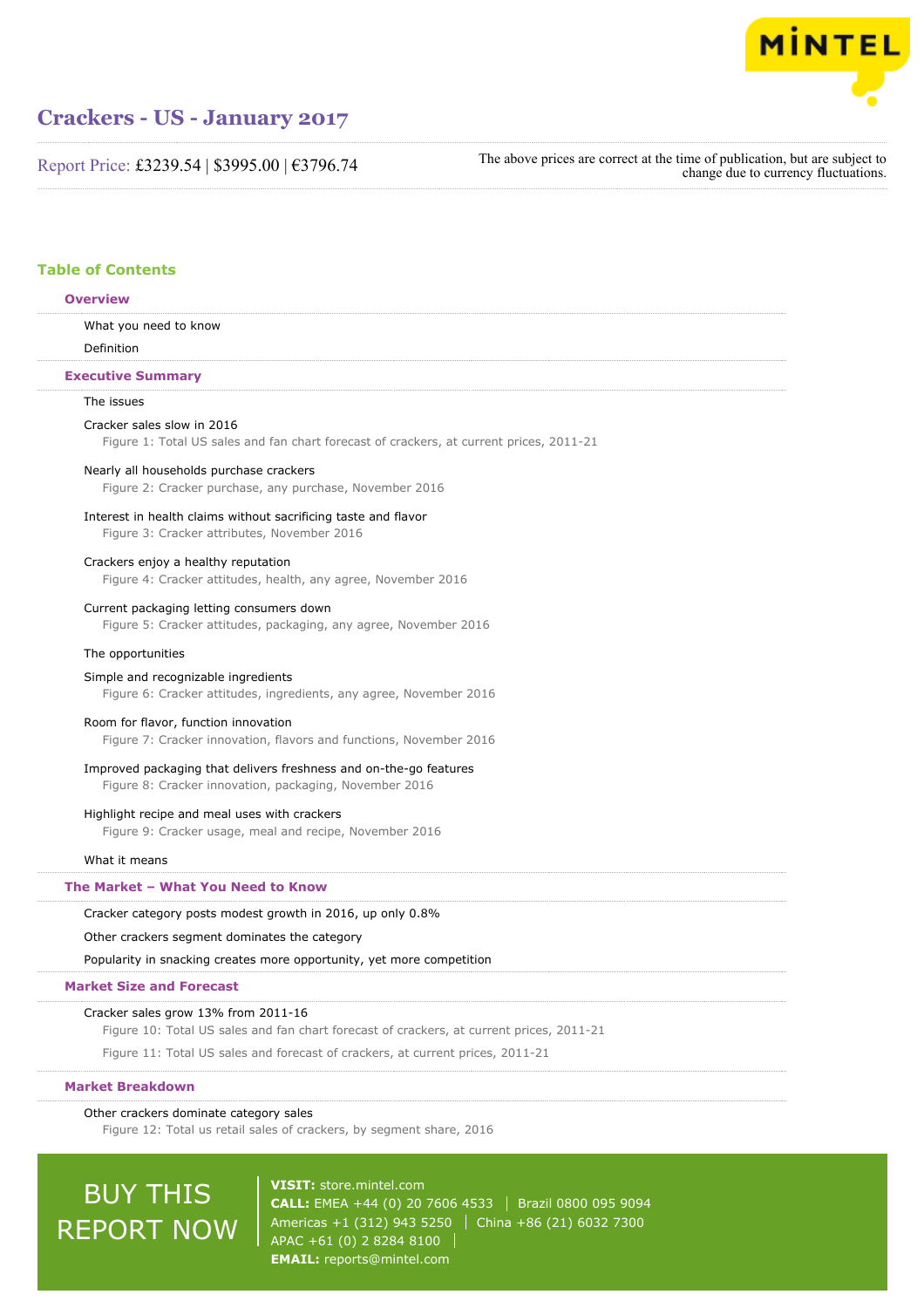

### Report Price: £3239.54 | \$3995.00 | €3796.74

The above prices are correct at the time of publication, but are subject to change due to currency fluctuations.

Figure 13: Total US retail sales and forecast of crackers, by segment, at current prices, 2010-16

#### Supermarkets maintain lion's share of cracker sales

Figure 14: Percentage of us retail sales of crackers, by channel, at current prices, 2011-16

#### **Market Perspective**

#### Competition heats up from all sides

Figure 15: BFY snack attitudes – Agree, June 2016

#### **Market Factors**

#### Interest in healthy eating

Figure 16: Attitudes toward food, by diet status, June 2016

#### Core consumers hitting life milestones

Figure 17: Households with own children under age 18, by age of householder, 2016

#### Shrinking household size shows signs of rebound

Figure 18: Households, by presence of own children, 2006-16

#### Growing Hispanic, Asian populations

Figure 19: US population, by race, 2012-22

#### **Key Players – What You Need to Know**

Top four cracker manufacturers dominate the category

#### Brands known and not take the health approach

Wholesome positioning, ingredients make a connection

#### Thin for the win

Alternative bases emerging

#### **Brand Sales of Crackers**

#### Mondelēz continues reign as king of crackers

Figure 20: MULO sales of crackers, by leading companies, rolling 52 weeks 2015 and 2016

#### **What's Working?**

#### Keeping it real

#### Real life connections

Figure 21: MULO sales of Nabisco all other crackers

Figure 22: TV Ad - Glasses – Ritz

Figure 23: TV Ad - Little Brother – Honey Maid

Figure 24: MULO sales of Nabisco graham crackers

#### Real reformulations

Figure 25: MULO sales of Snyders-Lance crackers with fillings

#### Truly real

Figure 26: Cracker product launches, by natural and minus claims, 2011-16\*

#### Going organic

Thin is in

Figure 27: MULO sales of Good Thins brand

# BUY THIS REPORT NOW

**VISIT:** [store.mintel.com](http://reports.mintel.com//display/store/793101/) **CALL:** EMEA +44 (0) 20 7606 4533 | Brazil 0800 095 9094 Americas +1 (312) 943 5250 | China +86 (21) 6032 7300 APAC +61 (0) 2 8284 8100 **EMAIL:** [reports@mintel.com](mailto:reports@mintel.com)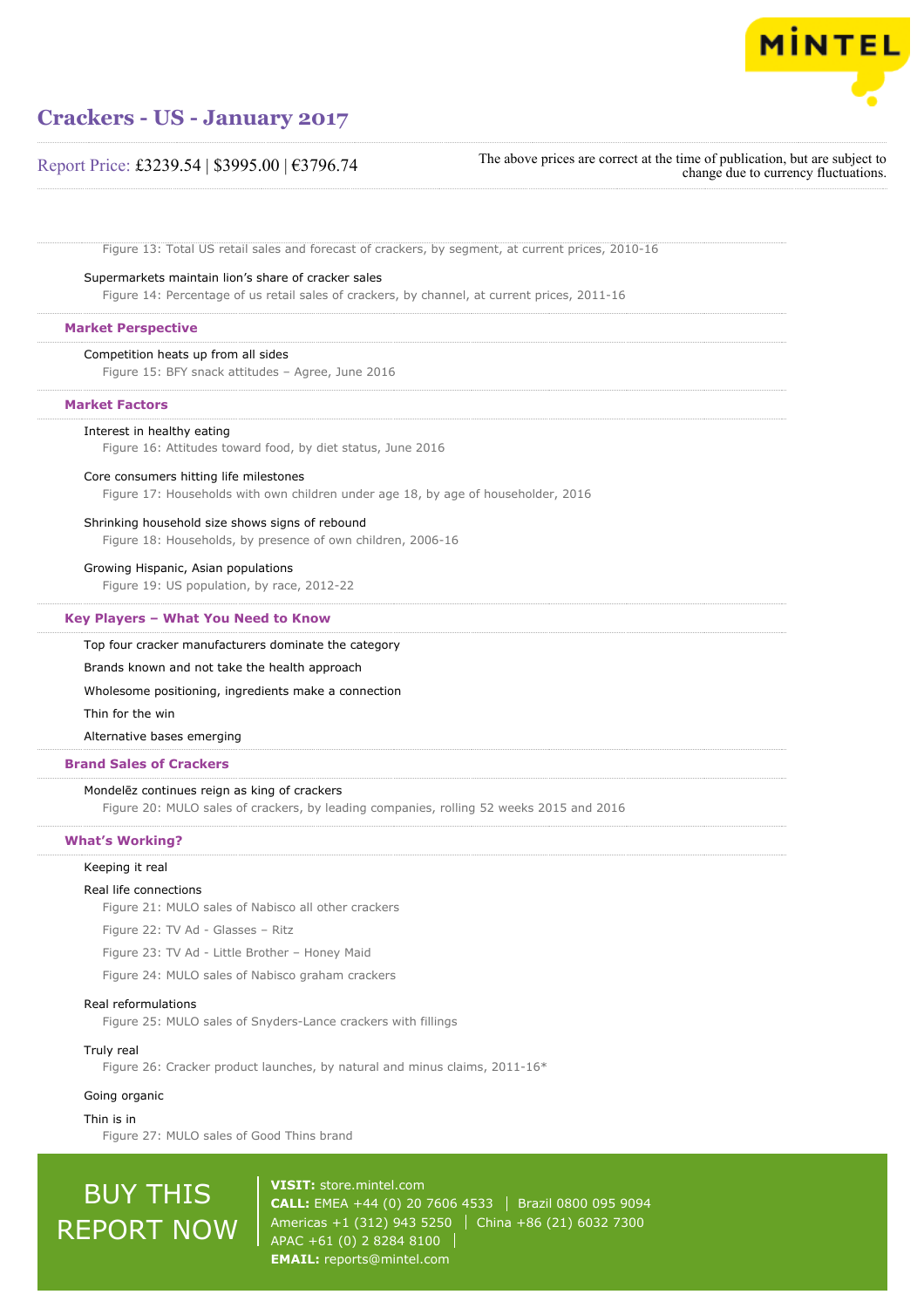

### Report Price: £3239.54 | \$3995.00 | €3796.74

The above prices are correct at the time of publication, but are subject to change due to currency fluctuations.

Limited edition & seasonal flavors

Figure 28: MULO sales of Triscuit brand

#### **What's Struggling?**

#### Kellogg brands struggle to grow

#### Austin crackers

Figure 29: MULO sales of Austin brand

#### Special K

Figure 30: MULO sales of Special K brand

#### Saltine crackers dry and outdated

Figure 31: MULO sales of saltine crackers

#### Sales of private label crackers continue to decline

Figure 32: MULO sales of private label crackers

#### **What's Next?**

#### Innovative packaging

Keep it fresh

#### Alternative bases

Figure 33: 2016 cracker launches, by ingredients, 2011-16

#### Exotic flavors

Out of the center

#### **The Consumer – What You Need to Know**

Nearly all consumers buy crackers

Clear and simple

#### Packaging improvements due

Bold flavors, combo-packs spark consumer interest

#### **Cracker Purchase**

#### 92% of consumers purchase crackers

Figure 34: Cracker purchase, any purchase, November 2016

#### Nearly half of consumers have established patterns

Figure 35: Cracker behavior, assortment of cracker types and annual cracker purchase, November 2016

#### Higher purchase among young adults

Figure 36: More than once a month cracker purchase, by age, November 2016

Figure 37: Cracker behavior, purchasing more crackers than last year, by age, November 2016

Figure 38: Repertoire of type of cracker purchase, by generation, November 2016

#### Parents most likely to purchase every type of cracker

Figure 39: Cracker purchase, any purchase, by parental status, November 2016

Figure 40: Cracker purchase, more than once a month, by number of children under 18 in household, November 2016

#### Hispanics purchase crackers most frequently

Figure 41: More than once a month cracker purchase, by Hispanic origin, November 2016

# BUY THIS REPORT NOW

**VISIT:** [store.mintel.com](http://reports.mintel.com//display/store/793101/) **CALL:** EMEA +44 (0) 20 7606 4533 | Brazil 0800 095 9094 Americas +1 (312) 943 5250 | China +86 (21) 6032 7300 APAC +61 (0) 2 8284 8100 **EMAIL:** [reports@mintel.com](mailto:reports@mintel.com)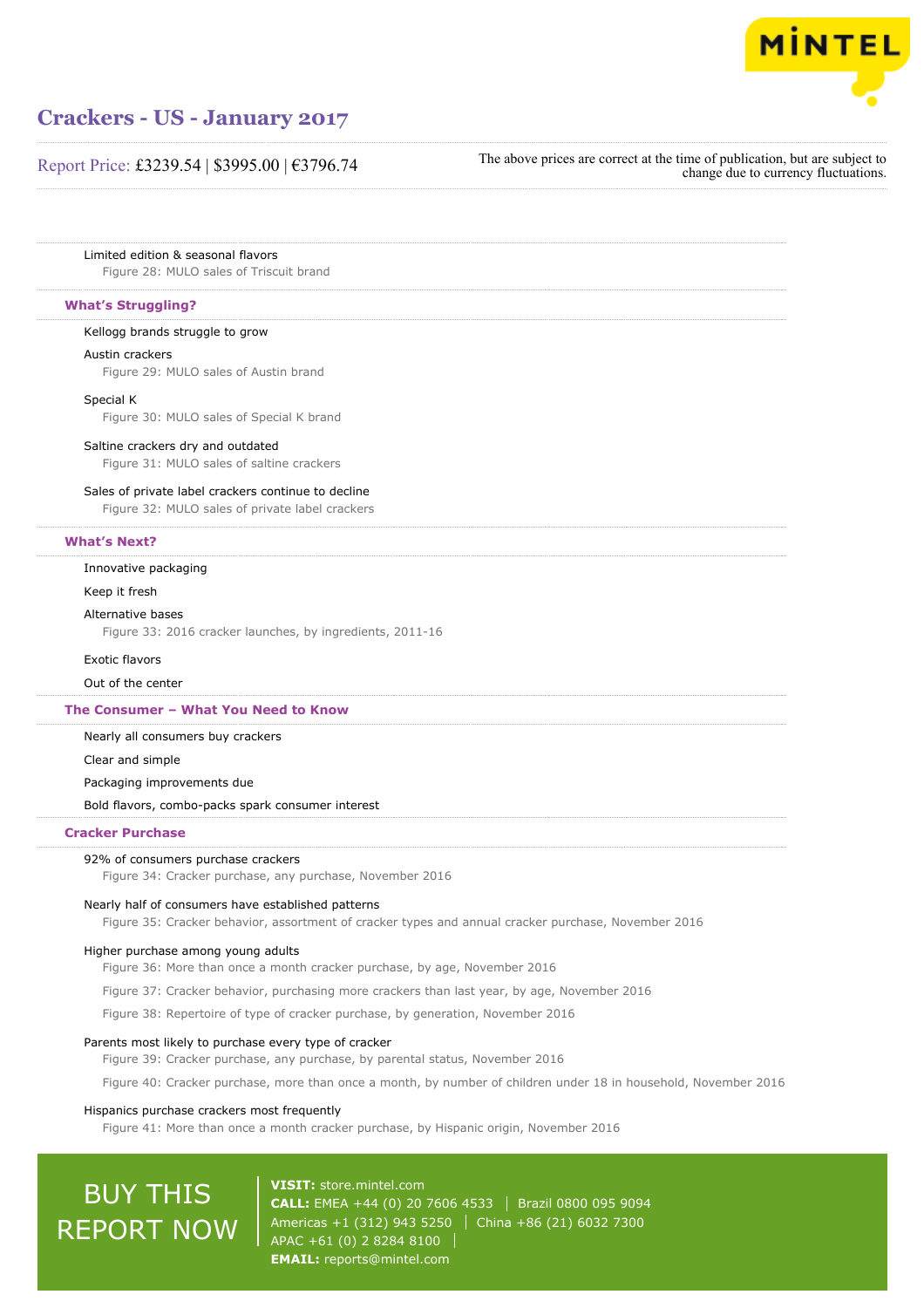

### Report Price: £3239.54 | \$3995.00 | €3796.74

The above prices are correct at the time of publication, but are subject to change due to currency fluctuations.

Figure 42: Cracker purchase, by Hispanic origin, November 2016

#### **Cracker Attributes**

#### Health takes a backseat to taste and flavor

Figure 43: Cracker attributes, November 2016

## Whole grain, fiber, and real ingredients garner widespread appeal

Figure 44: Cracker types, by attributes, November 2016

## Young adults place importance on brand, older seek specific health cues

Figure 45: Cracker attributes, by generation, November 2016

#### Parents more interested in brand and organic claim than non-parents

Figure 46: Cracker attributes, by parental status, November 2016

#### **Behaviors Related to Crackers**

#### Majority of consumers stick with their patterns

Figure 47: Cracker behavior, November 2016

#### Younger adults balance indulgent with healthy components

Figure 48: Cracker behavior, indulgent and healthy crackers/toppings, by generation, November 2016

Figure 49: Cracker behavior, by age, November 2016

#### Parents seeking new types, uses for crackers

Figure 50: Cracker behavior, by parental status, November 2016

#### **Attitudes about Crackers**

#### Product transparency, taste, and nutrition the perfect balance

Figure 51: Cracker attitudes, any agree, November 2016

#### Generation cracker attitudes

#### Millennials feel most cracker brands are still too processed Figure 52: Cracker attitudes, cracker brands too processed, by generation, November 2016

#### High reports of stale crackers, Millennials most interested in on-the-go packaging

Figure 53: Cracker attitudes, packaging, by generation, November 2016

#### Taste is king for all, younger generations want added flavors and recipe ideas Figure 54: Cracker attitudes, taste, flavor, and use, by generation, November 2016

### Room to improve ingredients and packaging with parents

Figure 55: Cracker attitudes, by parental status, November 2016

#### Hispanics an opportunity for store brand crackers

Figure 56: Cracker attitudes, by Hispanic Origin, November 2016

#### **Cracker Usage**

#### Majority of consumers report eating crackers as a snack Figure 57: Cracker usage, November 2016

Different cracker types lend themselves to particular eating occasions Figure 58: Cracker types, by cracker usage, November 2016

#### Brand matters most for recipe use

# BUY THIS REPORT NOW

**VISIT:** [store.mintel.com](http://reports.mintel.com//display/store/793101/) **CALL:** EMEA +44 (0) 20 7606 4533 Brazil 0800 095 9094 Americas +1 (312) 943 5250 | China +86 (21) 6032 7300 APAC +61 (0) 2 8284 8100 **EMAIL:** [reports@mintel.com](mailto:reports@mintel.com)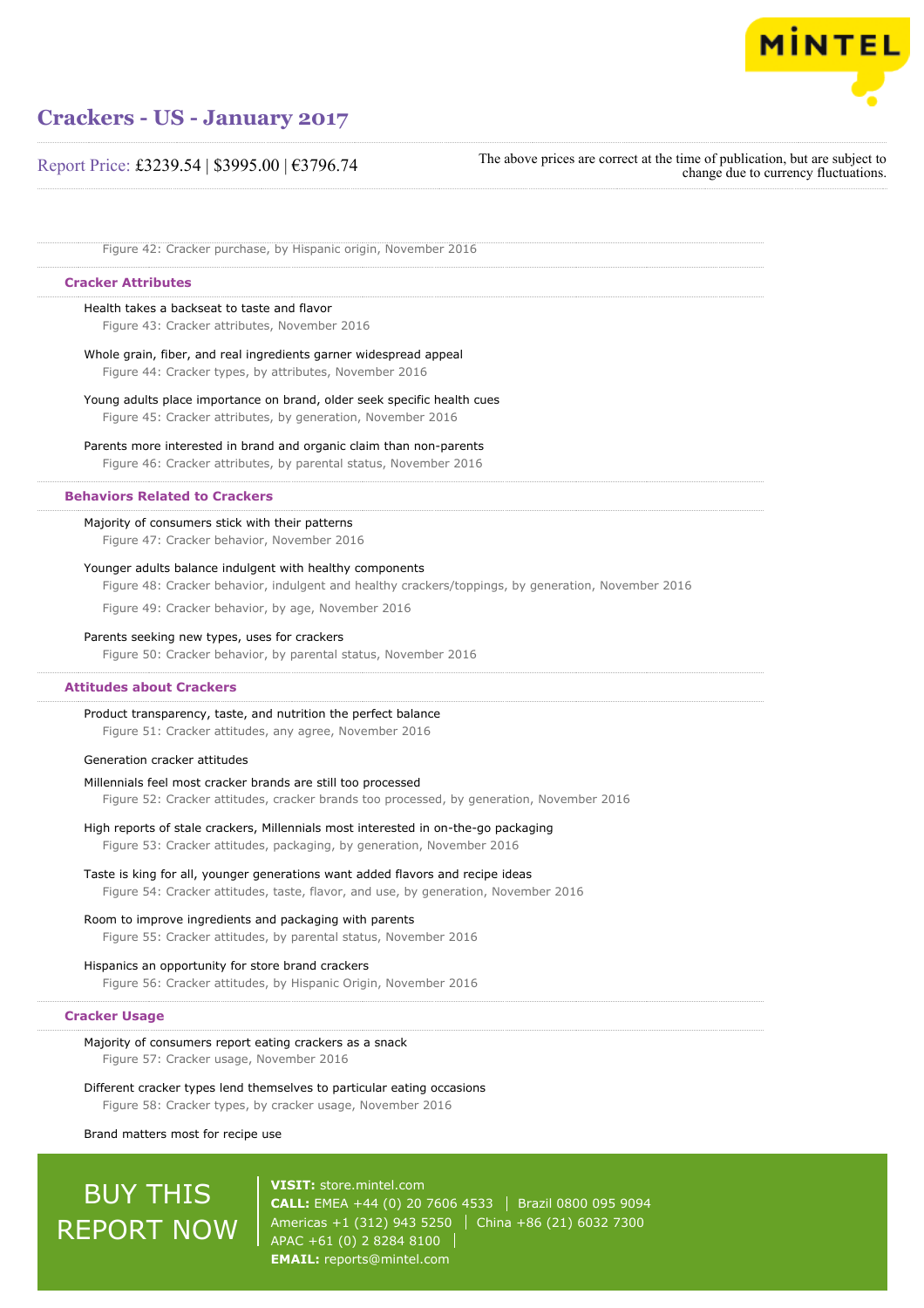

### Report Price: £3239.54 | \$3995.00 | €3796.74

The above prices are correct at the time of publication, but are subject to change due to currency fluctuations.

Figure 59: Cracker usage, by cracker attributes, Brand, November 2016

Age and cracker use go hand in hand

Figure 60: Cracker usage, by age group, November 2016

Parents use crackers on-the-go, in recipes Figure 61: Cracker usage, by parental status, November 2016

#### **Innovation Potential**

Consumers seek better packaging, bolder flavors, alternative bases

Figure 62: Cracker innovation, November 2016

#### Heavy and light users indicate different areas of interest

Figure 63: Cracker innovation, by purchase frequency, more than once a month, November 2016

Figure 64: Cracker innovation, by purchase frequency, less than once a month, November 2016

#### Cracker usage an indicator innovation

Figure 65: Cracker innovation, by cracker usage, on-the-go, November 2016

Figure 66: Cracker innovation, by cracker usage, as an ingredient in a recipe, November 2016

#### Offering varied innovation types will reach a majority of consumers

Figure 67: TURF analysis – Cracker innovation areas, November 2016

#### Differences in desire among age groups for innovation types

Figure 68: Packaging innovation, by age group, November 2016

Figure 69: Flavor innovation, by age group, November 2016

Figure 70: Benefit and claim innovation, by age group, November 2016

#### Parents want easy, indulgent snacks without compromising on health

Figure 71: Cracker innovation, by parental status, November 2016

#### Women focus on packaging and health, men on flavors

Figure 72: Cracker innovation, by sex, female preferred, November 2016

Figure 73: Cracker innovation, by sex, male preferred, November 2016

#### **Appendix – Data Sources and Abbreviations**

Data sources Sales data Fan chart forecast Consumer survey data Abbreviations and terms Abbreviations Terms

#### **Appendix – TURF Analysis**

#### Methodology

Figure 74: Table - TURF analysis – Crackers innovation areas, November 2016

#### **Appendix – Market**

Figure 75: Total US retail sales and forecast of crackers, at inflation-adjusted prices, 2011-21

# BUY THIS REPORT NOW

**VISIT:** [store.mintel.com](http://reports.mintel.com//display/store/793101/) **CALL:** EMEA +44 (0) 20 7606 4533 | Brazil 0800 095 9094 Americas +1 (312) 943 5250 | China +86 (21) 6032 7300 APAC +61 (0) 2 8284 8100 **EMAIL:** [reports@mintel.com](mailto:reports@mintel.com)